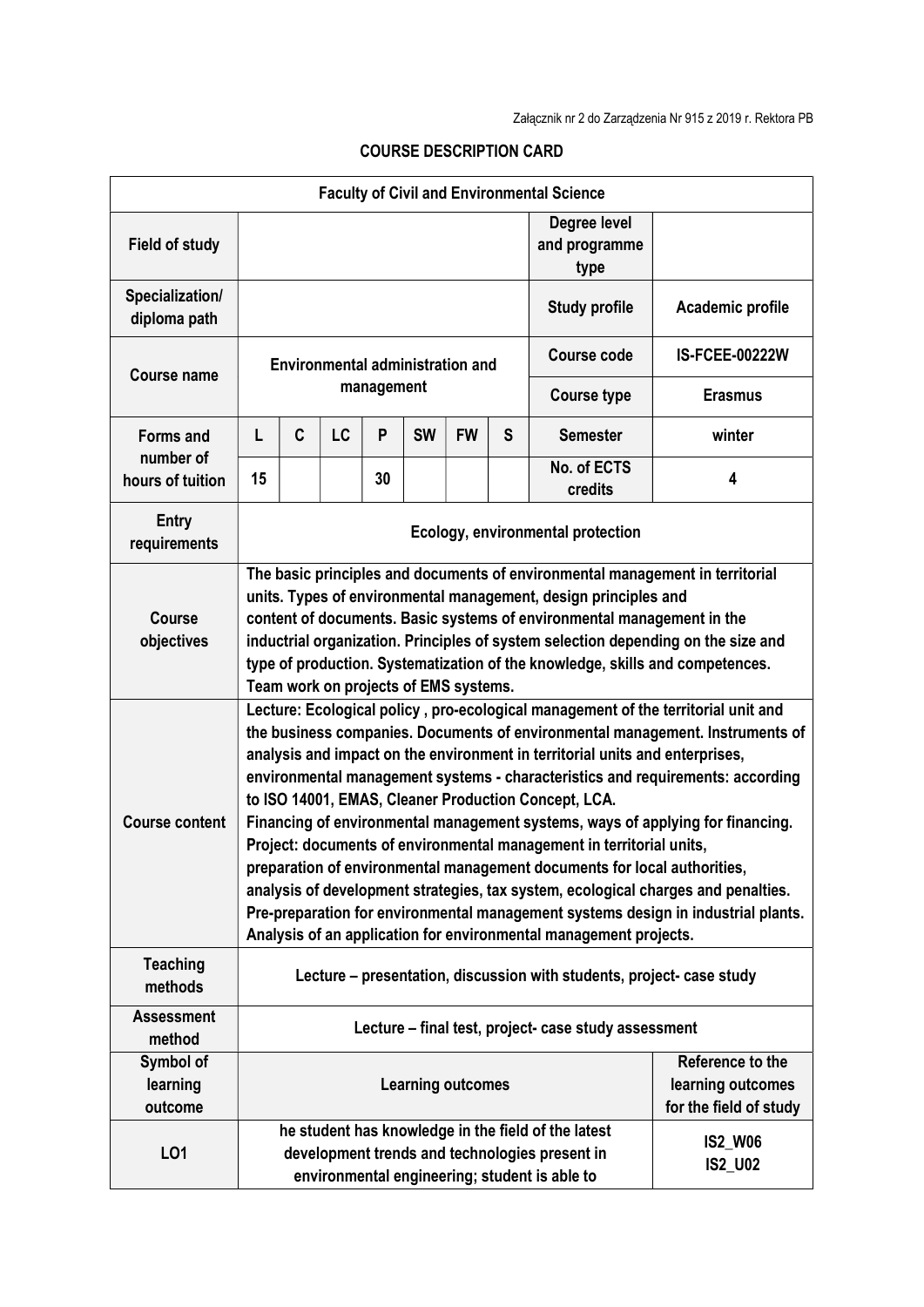|                                                                         | use his/her knowledge to critical analysis, synthesis,        |                                                |                  |  |  |
|-------------------------------------------------------------------------|---------------------------------------------------------------|------------------------------------------------|------------------|--|--|
|                                                                         | creative interpretation and presentation of issues in of      |                                                |                  |  |  |
|                                                                         | environmental engineering                                     |                                                |                  |  |  |
|                                                                         | The student is familiar with legal, economic and              |                                                |                  |  |  |
|                                                                         | institutional conditions related to environmental             | <b>IS2_W07</b><br><b>IS2_U09</b>               |                  |  |  |
|                                                                         | engineering; he/she can use scientific, popular and branch    |                                                |                  |  |  |
| LO <sub>2</sub>                                                         | literature, norms, legal acts, internet databases; he/she can |                                                |                  |  |  |
|                                                                         | appropriately use acquired information, as well as            |                                                |                  |  |  |
|                                                                         | formulate and present opinions                                |                                                |                  |  |  |
|                                                                         | The student is able to act in an entrepreneurial manner by    | IS2_U11                                        |                  |  |  |
|                                                                         | learning and improving his/her professional competence,       |                                                |                  |  |  |
| LO <sub>3</sub>                                                         | and to initiate actions in order to use their knowledge and   |                                                |                  |  |  |
|                                                                         | <b>skills</b>                                                 |                                                |                  |  |  |
|                                                                         | The student is able to act creatively and entrepreneurially,  |                                                |                  |  |  |
| LO4                                                                     | cooperate and work in a group, taking various roles in it.    | <b>IS2_U12</b>                                 |                  |  |  |
|                                                                         | The student is prepared to consciously apply non-technical    |                                                |                  |  |  |
|                                                                         | aspects of engineering activities and taking into account its |                                                |                  |  |  |
| LO <sub>5</sub>                                                         | impact on the environment and related responsibility for      |                                                | <b>IS2_K05</b>   |  |  |
|                                                                         | taking decisions                                              |                                                |                  |  |  |
|                                                                         | The student is ready to use knowledge to shape the            | <b>IS2_K02</b>                                 |                  |  |  |
| LO <sub>6</sub>                                                         | ecological awareness of the society, professional and         |                                                |                  |  |  |
|                                                                         | ethical and take responsibility for his/her actions           |                                                |                  |  |  |
| Symbol of                                                               |                                                               |                                                |                  |  |  |
| learning                                                                | Methods of assessing the learning outcomes                    | Type of tuition during<br>which the outcome is |                  |  |  |
| outcome                                                                 |                                                               |                                                |                  |  |  |
| LO1                                                                     | <b>Final test</b>                                             | assessed                                       |                  |  |  |
| LO <sub>2</sub>                                                         | Final test, project                                           |                                                | L, P             |  |  |
| LO <sub>3</sub>                                                         | Final test, project                                           | L, P                                           |                  |  |  |
| LO <sub>4</sub>                                                         | Final test, project                                           | L, P                                           |                  |  |  |
| LO <sub>5</sub>                                                         | Final test, project                                           | L,P                                            |                  |  |  |
| LO <sub>6</sub>                                                         | Final test, project                                           | L, P                                           |                  |  |  |
|                                                                         |                                                               |                                                |                  |  |  |
|                                                                         | No. of hours                                                  |                                                |                  |  |  |
|                                                                         | <b>Attendance at lectures</b>                                 |                                                | 15               |  |  |
|                                                                         | Attendance at project classes                                 | 30                                             |                  |  |  |
|                                                                         | <b>Preparation for final test</b>                             | 10                                             |                  |  |  |
|                                                                         | <b>Preparation for project</b>                                | 20                                             |                  |  |  |
| <b>Calculation</b>                                                      | Preparation for project defence                               | 15                                             |                  |  |  |
|                                                                         | <b>Consultations with theacher</b>                            | 5                                              |                  |  |  |
|                                                                         |                                                               |                                                |                  |  |  |
|                                                                         |                                                               |                                                |                  |  |  |
|                                                                         | <b>TOTAL:</b>                                                 |                                                | 90               |  |  |
|                                                                         |                                                               |                                                | No. of           |  |  |
|                                                                         | <b>HOURS</b>                                                  | <b>ECTS</b>                                    |                  |  |  |
|                                                                         |                                                               | credits                                        |                  |  |  |
| Student workload - activities that require direct teacher participation |                                                               |                                                | $\boldsymbol{2}$ |  |  |
|                                                                         | 50                                                            |                                                |                  |  |  |